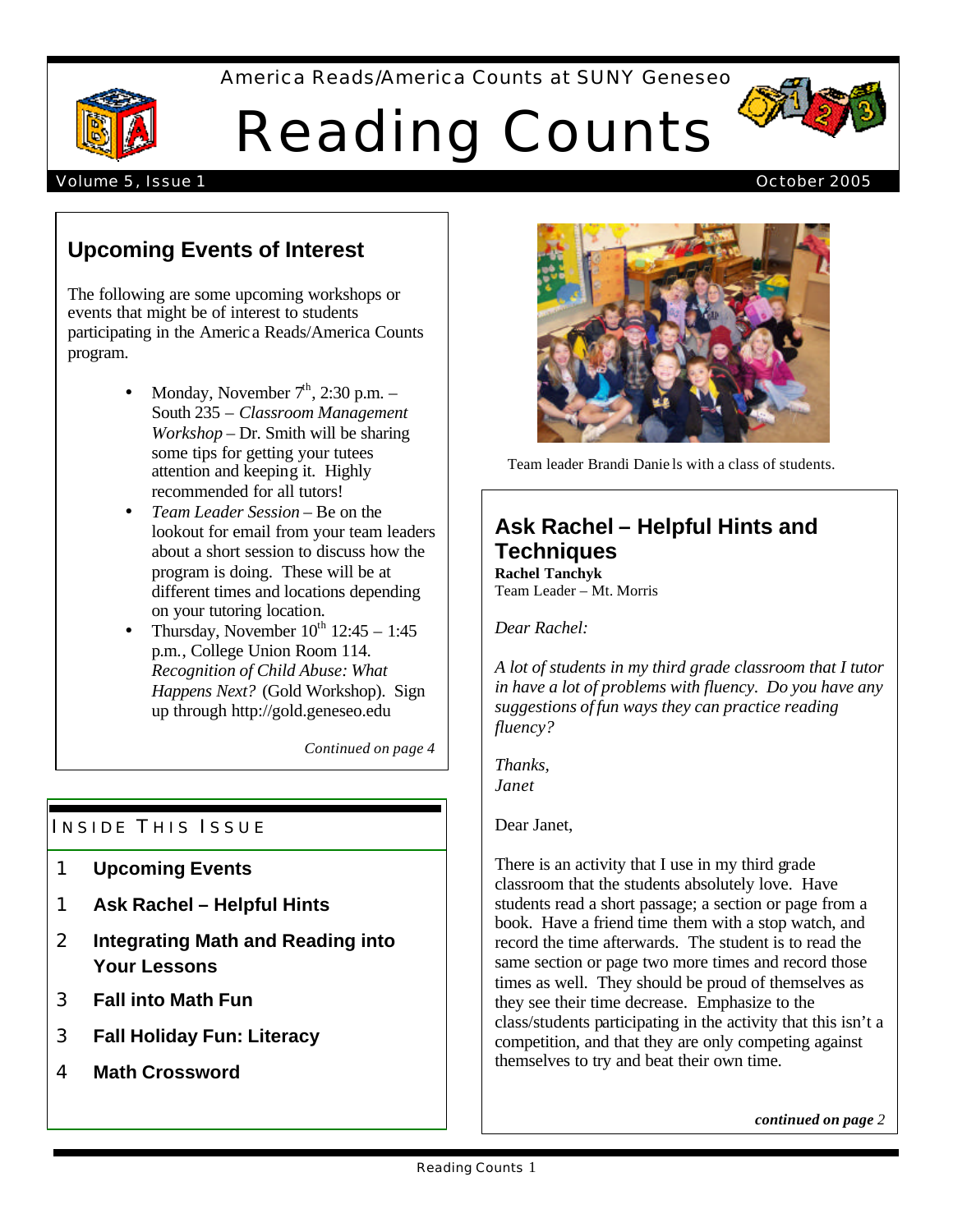# **Ask Rachel**, *continued from page 1*

## *Dear Rachel:*

*I tutor in a kindergarten classroom, and some children have trouble writing their name. How do I help them improve?*

*Chelsea*

## Dear Chelsea:

Have the student watch you write their name several times on lined paper. Then, have them hold the pencil how they normally write, and guide their hand as you trace the letters in their name. Next have them try to trace the letters in their name without assistance. Finally, have them try to write their name over completely on their own.

## *Dear Rachel,*

*The students in the kindergarten class are learning the letters of the alphabet, and recognizing different letter sounds. Do you have suggestions of any lessons or activities I could use to practice letter sounds and letter recognition with the students?*

*Thank you, Kallie*

#### Dear Kallie:

Students are big fans of hands-on activities where they can use concrete materials to learn. For letters and letter sounds, fill a medium-sized bucket with sand, rice or macaroni. Then take plastic letters and burry them deep down under the sand or whatever other material you chose. Have students use a shovel to dig around and scoop out letters from the bucket. Once a student has successfully scooped out a letter, have them tell you what it is, say what sound it makes, and to make it more complicated, tell you a word that starts with that letter. As for some more activities to practice letter sounds, clay is always very popular. Have students form letters, upper and lower case. As a last activity, make different bins for each letter of the alphabet. Next, gather objects that start with each letter sounds. Students must recognize what letter the object starts with, then place it in the bin.

# **Integrating Math and Reading Into Your Lessons!**

**Heather Chirico** Team Leader – Geneseo

 All students learn differently. It is one of the fundamental facts that every teacher needs to realize to be effective. Providing students with alternative ways of learning is one of the best alternatives. An abstract concept may connect for one child, but another may need a more concrete lesson. Providing a differentiated lesson is easier then you may think!

 It's simple and easy to do! One way to do this is to integrate two or more subjects into your lesson. Math and Reading are two subjects that can easily be intertwined and provide great rewards.

 The child who can't read well, but knows math concepts well, will benefit from reading about math because their previous knowledge will help them decode words they may not know. The child who doesn't know math concepts well, but can read fluently, will be able to see the math concepts in a different form then they may be used to.

# **Excellent Books to Try:**

- The Greedy Triangle by Marilyn Burns
- Math Curse by John Sieszka
- The Number Devil: A Mathematical Adventure by Hans Magnus Enzensberger
- Wild Fibonacci by Joy M. Hulme
- How Many Blue Birds Flew Away? by Paul Giganti
- Go Figure! by Johnny Ball
- The Grapes of Math by Gregory Tang

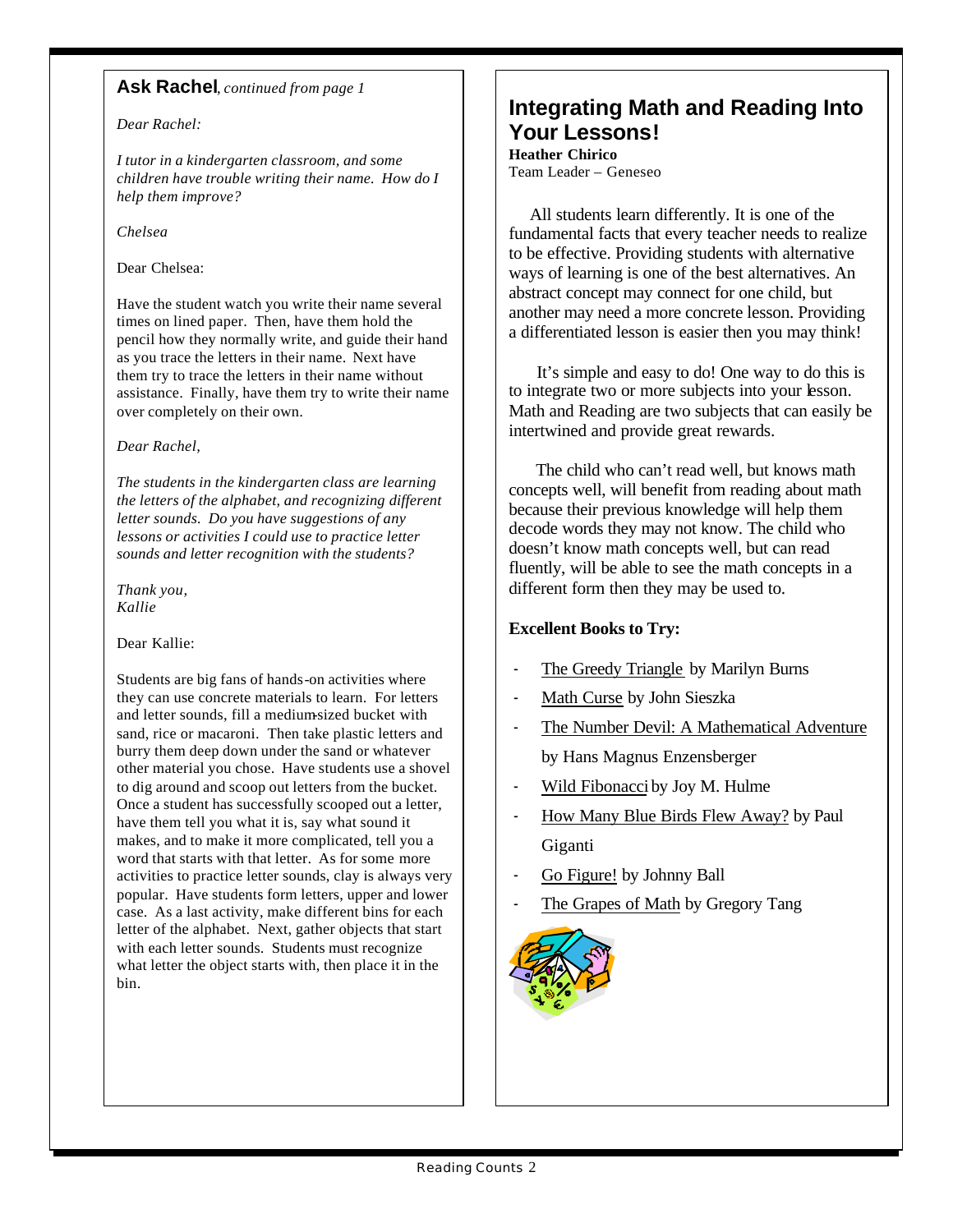# **Ideas and Activities**

# **Fall Into Math Fun**

**Emily Tatar**

Team Leader - Livonia

Below are a few fun math activities that students can enjoy because they go along with the Fall season.

# • **Leaf Math:**

- First have each student gather a collection of leaves and select one or two that look symmetrical.
- Next, make a rubbing of the leaf (either by rolling clay on top to make an imprint or simply doing a crayon rubbing on paper).
- Flip the leaf over and do a rubbing for the other side. If the leaf's two sides line up, then it is symmetrical.

# • **Pumpkin Math:**

- Cut open a pumpkin and have the group estimate how many seeds are in the pumpkin.
- Give each group a portion of the seeds to count.
- Add up the group totals.
- Whose estimate was closest to the actual number? How far off was the best estimate?
- If you like, wash, lightly salt, and roast the pumpkin seeds.
- \* other activities can be done with pumpkins like weight and waistline measurements.

# • **Apple Graph:**

- Have a "taste sampling" session with the class where each student can try about 3 or 4 different types of apples (Red Delicious, McIntosh, Green, Empire).
- Have each student record which is their favorite.
- Make a class bar graph containing favorite types of apples (a graph could also be make of least favorite apples to show the differences).

# **Fall Holiday Fun: Literacy Activities for K-6**

# **Brandi Daniels**

Team Leader - Dansville

Fall is a wonderful time of year to be tutoring in schools. Halloween and Thanksgiving present opportunities for many fun, exciting and engaging literacy activities. The following are some Halloween activities to try with your students:

- $\div$  Create Epitaphs This activity is fun, creative and can be incorporated into a poetry or rhyming lesson.
- $\div$  At

http://www.farmersmarketonline.com/ff5.ht m there are some interesting pumpkin riddles for older students.

- $\div$  Create a Monster Write a descriptive paragraph about a monster and read it aloud to your students. The students will use the descriptors in your paragraph to create an illustration of what the monster should look like. This can be used with all ages.
- Spooky Adlibs 3-5 grade students can create a fun and spooky adlib story using the template found at :

http://www.education-

world.com/a\_tech/techlp/pdfs/spookystory. xls

 $\div$  Salem Witch Hunts – Students in grades 4+ are fascinated by the story of the Salem Witch Hunts. You can build upon their fascination and provide a valuable learning experience by having the students execute an internet search to find facts relating to the event. After the search have a discussion and create a web on the interesting facts they found.

Here are some fun activities to try with your students:

 $\div$  Webquest - A fun and informational activity about Thanksgiving can be found at

http://www.hazelwood.k12.mo.us/%7Ecd avis01/webquests/kpw/

 $\bullet$  Word Search - a quick and easy activity http://www.edhelper.com/Thanksgiving37 .htm

*Continued on page 4*